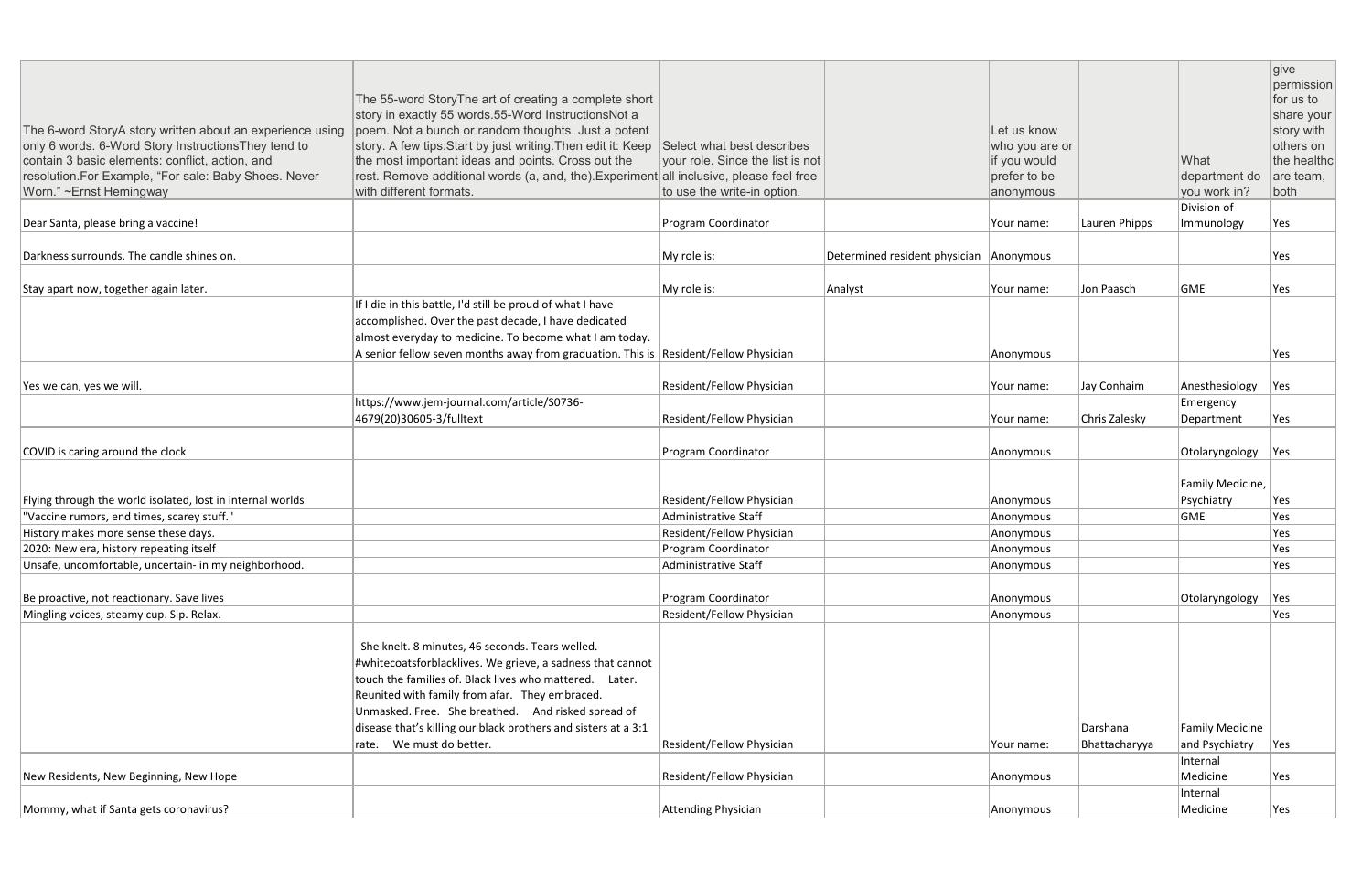| Where? Facility? Race impacts choices. Shameful.          |                                                              | Resident/Fellow Physician  |              | Anonymous  |                     | Psychiatry             | Yes |
|-----------------------------------------------------------|--------------------------------------------------------------|----------------------------|--------------|------------|---------------------|------------------------|-----|
| They're 'essential', yet still being killed. #BLM         |                                                              | Program Coordinator        |              | Anonymous  |                     |                        | Yes |
|                                                           |                                                              |                            |              |            |                     | Graduate               |     |
|                                                           |                                                              |                            |              |            |                     | Medical                |     |
| "Abrupt change, immediate response, enduring patience."   |                                                              | Administrative Staff       |              | Your name: | <b>Missie Reese</b> | Education              | Yes |
|                                                           |                                                              |                            |              |            |                     | Internal               |     |
| Brain explosion imminent. 6-foot radius advised.          |                                                              | Resident/Fellow Physician  |              | Your name: | Scott Call          | Medicine               | Yes |
|                                                           |                                                              |                            |              |            |                     | Internal               |     |
| She was scared, but she endured                           |                                                              | Resident/Fellow Physician  |              | Anonymous  |                     | medicine               | Yes |
|                                                           |                                                              |                            |              |            |                     | Gastroenterolog        |     |
| Embrace mistakes, learn something, teach someone          |                                                              | Resident/Fellow Physician  |              | Your name: | Priya Farooq        |                        | Yes |
| Salary reduction? Mo money mo problems                    |                                                              | <b>Attending Physician</b> |              | Anonymous  |                     |                        | Yes |
|                                                           |                                                              |                            |              |            |                     |                        |     |
|                                                           |                                                              |                            |              |            |                     | Psychiatry and         |     |
| A nation grieves. I can't breathe.                        |                                                              | Resident/Fellow Physician  |              | Anonymous  |                     | Family Medicine Yes    |     |
|                                                           |                                                              |                            |              |            |                     |                        |     |
| Masks aren't political. Inform the public.                |                                                              | <b>Attending Physician</b> |              | Anonymous  |                     | Anesthesiology         | Yes |
|                                                           |                                                              |                            |              |            |                     | Neurology and          |     |
|                                                           |                                                              |                            |              |            | Dawn Bouman,        | Rehabilitation         |     |
| Cats appreciate diversions: Online meetings fascinate.    |                                                              | My role is:                | Psychologist | Your name: | PhD                 | Medicine               | Yes |
| Turn it up to 11!                                         |                                                              | Resident/Fellow Physician  |              | Anonymous  |                     |                        | Yes |
| And tomorrow brings a new day.                            |                                                              | Resident/Fellow Physician  |              | Anonymous  |                     |                        | Yes |
| Hope overcomes fear, believe in tomorrow                  |                                                              | Resident/Fellow Physician  |              | Anonymous  |                     |                        | Yes |
|                                                           |                                                              |                            |              |            |                     |                        |     |
| Wear a smile, under the "mask"!                           |                                                              | <b>Attending Physician</b> |              | Your name: | Amit Jain           | Vascular Surgery   Yes |     |
|                                                           | Though times are tough, the people are tougher. When         |                            |              |            |                     |                        |     |
|                                                           | surrounded by pain and loss, you continue to work hard,      |                            |              |            |                     |                        |     |
|                                                           | helping those in need. No role to small when working         |                            |              |            |                     |                        |     |
|                                                           | during a pandemic. At the end of the night, you turn out the |                            |              |            |                     |                        |     |
|                                                           | light, and hope for a brighter tomorrow. Thank you for all   |                            |              |            |                     |                        |     |
| Continue seeking beauty during troubling times.           | you do!                                                      | Program Coordinator        |              | Your name: | Carolyn Egbert      | Pathology              | Yes |
| Women stitch the fabric of healthcare.                    |                                                              | <b>Attending Physician</b> |              | Anonymous  |                     |                        | Yes |
|                                                           | At home, since March, miss you!                              | Program Coordinator        |              | Anonymous  |                     | Anesthesia             | Yes |
|                                                           |                                                              |                            |              |            |                     | Internal               |     |
| Exhausted and isolated anticipation of flood              |                                                              | Resident/Fellow Physician  |              | Anonymous  |                     | medicine               | Yes |
| Finding joy in the briefest interactions.                 |                                                              | <b>Attending Physician</b> |              | Your name: | Kevin Little        | Orthopaedics.          | Yes |
| Chills, fever. 24 hours. Back to work.                    |                                                              | <b>Attending Physician</b> |              | Anonymous  |                     | Surgery                | Yes |
|                                                           |                                                              |                            |              |            |                     |                        |     |
| Diagnosis: Inequity. Rx: Transformation. Prognosis: Grave |                                                              | <b>Attending Physician</b> |              | Your name: | LEN                 | Ambulatory             | Yes |
|                                                           | Driving less, sleeping more, missing touch                   | <b>Attending Physician</b> |              | Anonymous  |                     | Neurology              | Yes |
|                                                           |                                                              |                            |              |            |                     |                        |     |
| you masking: for me, not you                              |                                                              | <b>Attending Physician</b> |              | Anonymous  |                     | family medicine        | Yes |
| A serendipitous opportunuity: Fire older faculty.         |                                                              | <b>Basic Scientist</b>     |              | Anonymous  |                     |                        | Yes |
| White men control; others work ceaselessly                |                                                              | My role is:                | Faculty      | Anonymous  |                     |                        | Yes |
| Sunshine outdoors are essential for health                |                                                              | <b>Attending Physician</b> |              | Your name: | Lily Wang           | Radiology              | Yes |